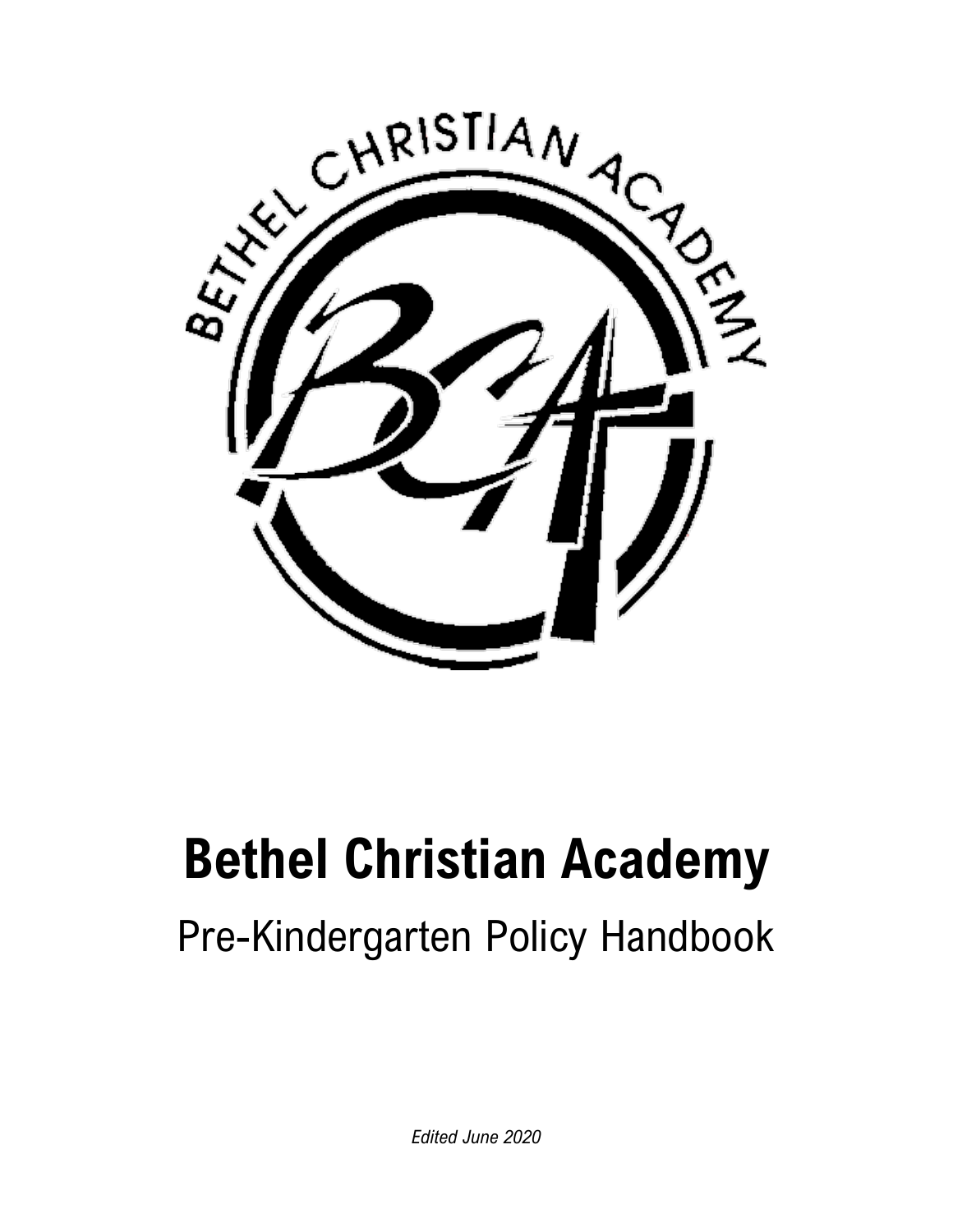# Welcome to Bethel Christian Academy!

Our mission is to raise students of integrity who love God and love others. In our preschool program, students learn through academics and play. Children are taught through intentional methods that allow them to grow and explore reading, writing, math, and character development.

BCA Pre-Kindergarten works to achieve the following goals with students:

- Age appropriate interactions with peers and adults from various cultures and backgrounds
- Academic growth in math, reading, and writing
- Creative expression in music and art
- Effective and appropriate hygiene routines
- Love of learning and growth

#### **Classrooms**

BCA's Pre-Kindergarten 3 classroom serves students who have turned 3 by September 30 of the academic year and are potty trained. Pre-K3 students learn letter, number, and name recognition. They engage in classroom procedures and learn how to work with peers and age appropriate conflict resolution. Students also participate in art, music, technology, and physical education classes. BCA will keep minimum ratios established by Ohio Revised Code (1 adult per 12 students).

The Pre-Kindergarten 4 classroom is open to students who have turned 4 by September 30 of the academic year. Students learn to put letters together to form words and begin participating in reading groups. They also continue to develop gross and fine motor skills. Guided play allows them to continue to learn how to work with peers and resolve conflicts. Students also participate in art, music, technology, and physical education classes. BCA will keep minimum ratios established by Ohio Revised Code (1 adult per 14 students).

Both Pre-K3 and Pre-K4 have half-day and full-day options. Students who participate in half-day PreK will be dismissed between 12:15 p.m. and 1:00 p.m. BCA also offers Kinder Care. This service allows half-day students remain at school for an additional fee. During Kinder Care students have rest time and a concluding playtime before dismissal at the end of the day. They remain in their classrooms with their teacher.

| School Hours:             |                           |
|---------------------------|---------------------------|
| Daily                     | $8:15$ a.m. $-3:00$ p.m.  |
| Half-Day Pre-Kindergarten | $8:15$ a.m. $-12:15$ p.m. |
| Lunch and Recess          | 12:15 $a.m.-1:00 p.m.$    |
| Kinder Care               | 1:00 p.m. $-$ 3:00 p.m.   |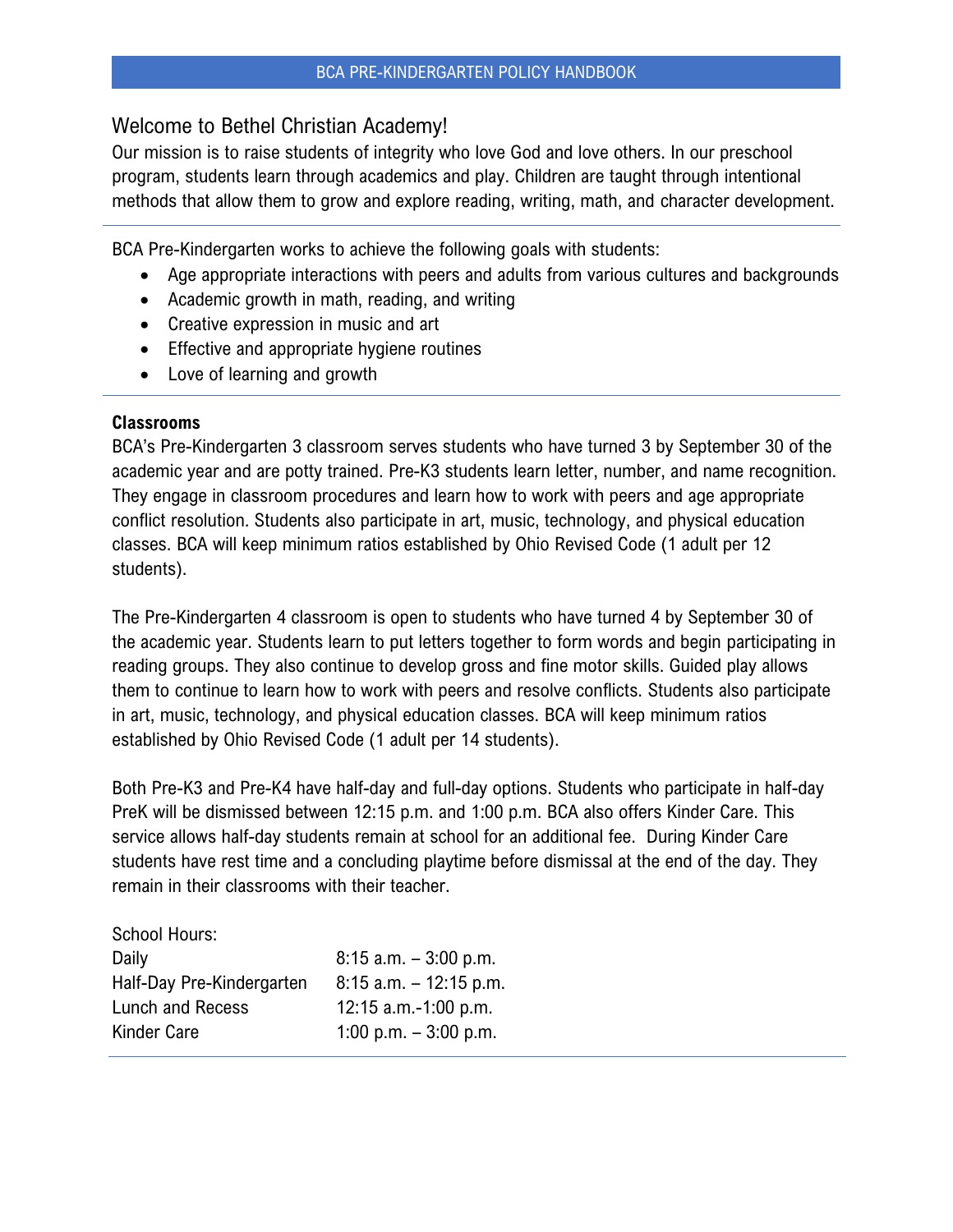#### **Curriculum**

Pre-K3

- Letter and number recognition
- Name writing
- Gross and fine motor skills
- Cutting, coloring, and writing
- Character development
- Guided play

PreK 4

- Writing and recognizing numbers
- Knowing and reciting letters and sounds
- Reading blends and words
- Gross and fine motor skills
- Character development
- Guided play

\*PreK-3 utilizes Home CEO Academy curriculum for writing, language arts, math, and readiness skills. PreK-4 utilizes Abeka curriculum for writing, language arts, math, and readiness skills. \*\*All activities and curriculum are age-appropriate and aligned with Ohio Early Learning and Developmental Standards.

Students spend the day learning though seated instruction, guided play, and organized activities. Daily schedules will be sent home at the beginning of each school year. Teachers work to establish the needs of each student so that developmental needs are met. Student progress is formally assessed at the mid and end point of each quarter. Progress reports are sent home at the midpoint and report cards at the conclusion. Teachers maintain consistent contact with parents and will address any academic issues that arise. Conferences are held both in the fall and spring. Along with that, parents or teachers can schedule additional meetings as needed.

Students with Special Needs:

All students learn in a unique way. BCA teachers and staff work to help all students learn and develop their abilities. BCA will work in collaboration with local and state agencies in order for students to be educated in the best possible manner. If a child has needs that cannot be met at Bethel Christian Academy, teachers and administration will work to connect families with local services that will partner with then to meet the individual needs of their child.

#### **Attendance**

It is important that students are in school every day. When circumstances prevent this, and a student misses school, he/she must make up all work. School hours are 8:15 a.m. through 3:00 p.m. Students who are not at school by 8:25 will be considered tardy.

Students benefit greatly from consistent and regular school attendance. Missed work will be sent home so that students can review any content missed during an absence.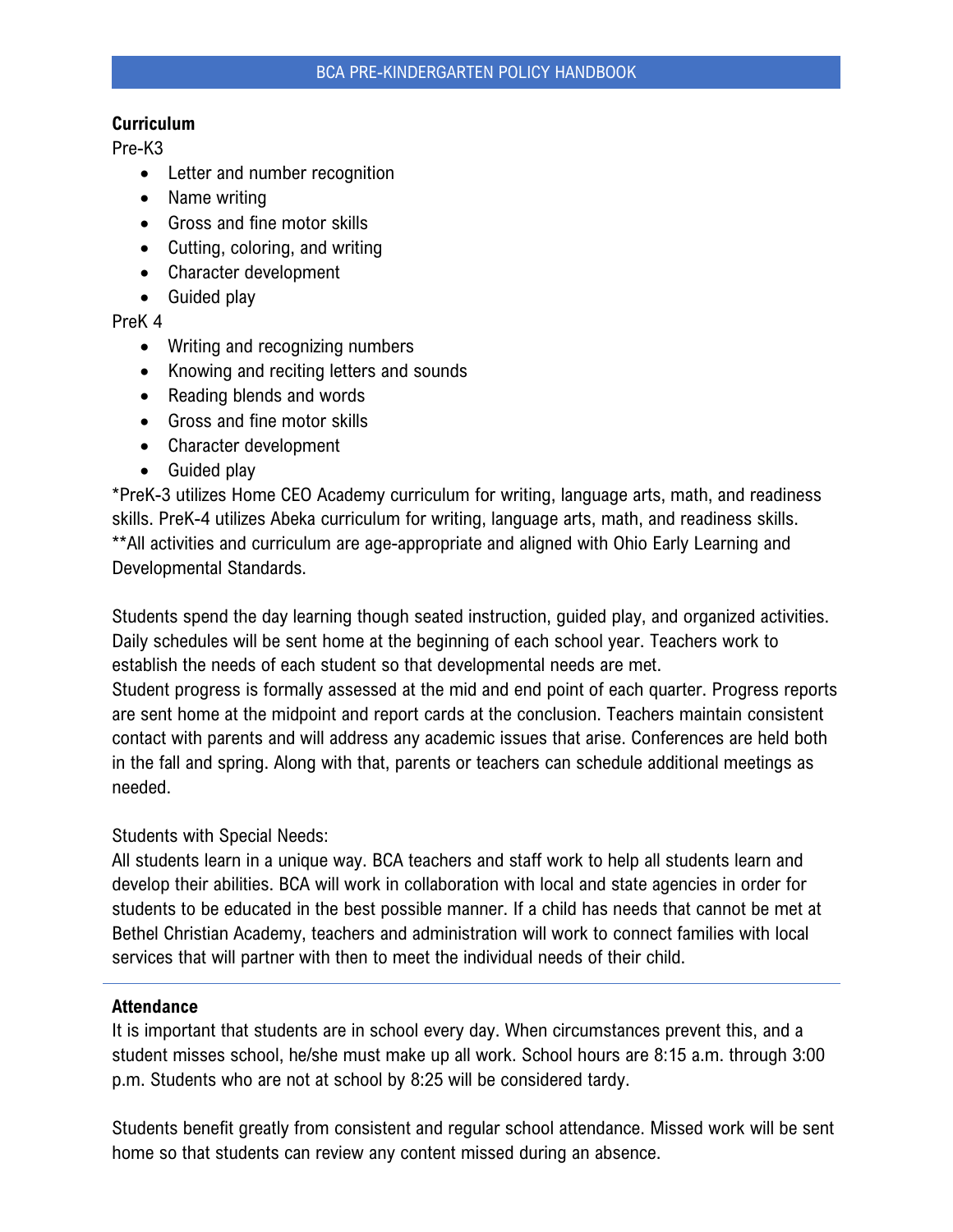#### Pre-Arranged Absences:

For special situations, an Absence Request and Report form may be obtained from [www.bcakids.org.](http://www.bcakids.org/) Parents must submit a written note indicating the date of and explanation for the proposed absence at least **one week** prior to the student's absence from school. All assignments must be completed within two days after the student returns to school for the absence to be excused. Failure to follow these absence guidelines may result in the absence being unexcused. **We encourage parents to plan family vacations during scheduled school breaks**.

#### Early dismissal:

If circumstances require that a student leave prior to dismissal, parents are asked to notify the office of the time and the appropriate reason. Unannounced early dismissal can be disrupted to the academic schedule. It is also disruptive to the scheduled afternoon nap. Please communicate with your child's teacher or the office so that arrangements can be made to keep disruptions to a minimum.

If a student becomes ill (throwing up and/or fever over 99.6) during the day and needs to be sent home, the child must first go through the administrative assistant who will call the parent or guardian to pick up the ill child.

# **Drop-off and Pick-up Procedure**

Arrival:

For the safety of all students and families please enter in the EAST drive (not at the light). Drive to the main school entrance where a staff member will meet students and accompany them to the gymnasium or their classroom. For the safety of all of our students, all exterior doors will remain locked at all times when students are present.

Parents may park and walk to the building with their student, but parents/non-staff are not permitted into the gymnasium or past the school office.

When pulling up to the doors, please be aware of the cars that are waiting behind you. After you have dropped off your child(ren), proceed forward and exit by the traffic light.

If a parent is dropping off a student after 8:25, please bring your child into the office in order to sign them in. A school staff member will walk them to their classroom.

Dismissal for Full Day Students:

Please enter in the EAST drive. Pull to the back parking lot. Students will be dismissed from either the back gymnasium door or the glass office doors. Teachers will communicate the appropriate pick up location to parents. Upon pulling up to the door, please show teachers your student number. Your child will be dismissed to your vehicle.

Parents may park and walk to the main glass doors to pick up their child. Dismissal is at 3:00 p.m. Upon dismissal, children must remain under a parent's supervision at all times.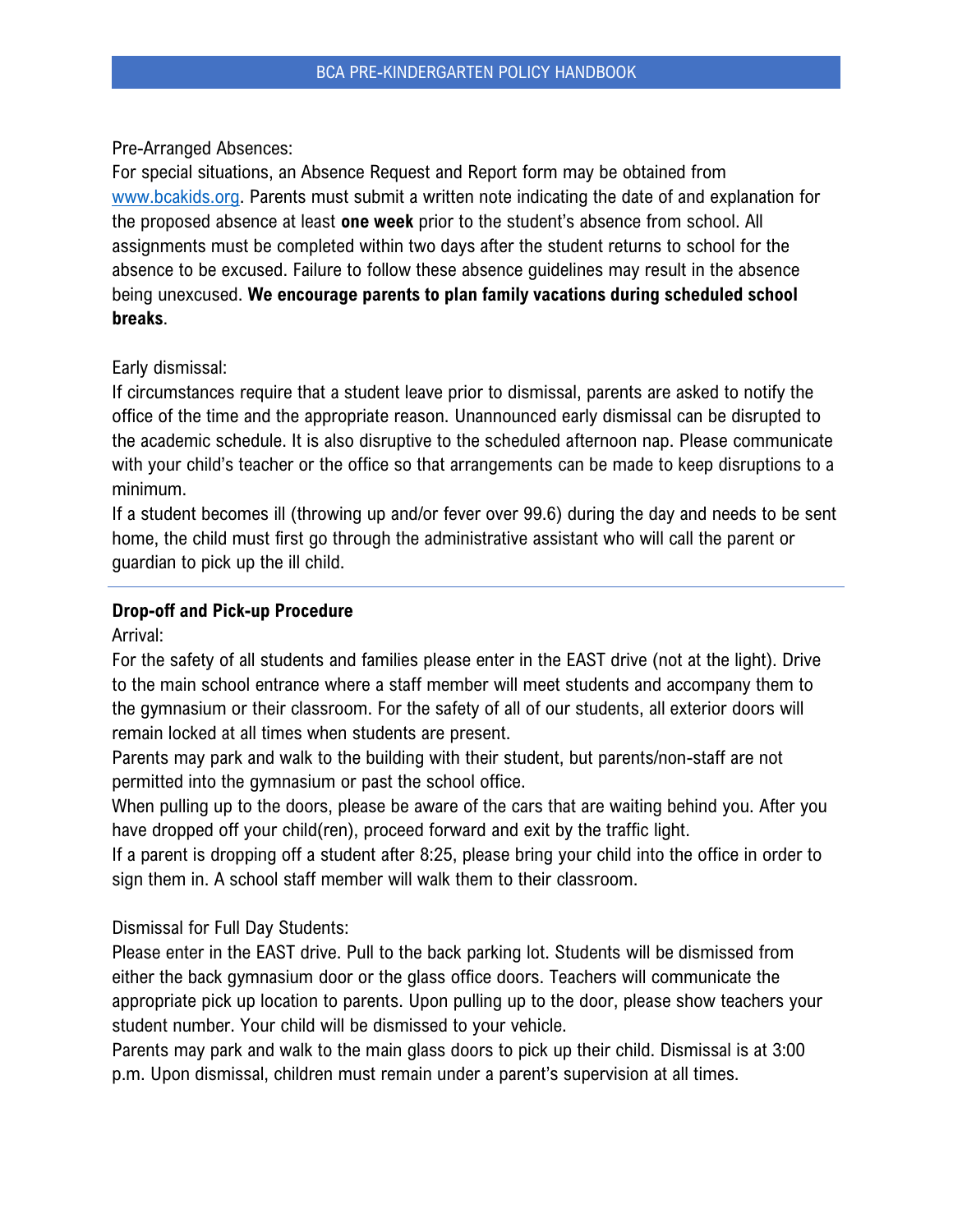Dismissal for Half Day Students:

Parents picking up students before 3:00 p.m. must enter through the EAST drive, park in the lot, and come in to sign their child(ren) out. All students leaving before 3:00 p.m., must be signed out by a parent or approved guardian.

#### Carpools:

If parents desire, they may contact other families to form a carpool. The school cannot be responsible for the safety of children in any carpool. Please be sure that the driver is adequately covered with insurance. All students are to be dropped off on school property and are not to leave the school without written permission from the parents or until picked up by the parents or carpool in the afternoon.

Unless there is an emergency, please make all carpooling arrangements prior to the school day.

All families will be required to comply with the traffic procedures as designated in these instructions. All family members (grandparents, aunts and uncles, siblings, babysitters, etc.) involved in dropping off or picking up students should be advised of specific instructions and understand the requirement to follow them. Your child will be released to anyone with the designated school number distributed at the beginning of the school year. Please give an original copy of this number to anyone who may be picking up your student. Anyone without a number must come to the office with identification. Children will not be released to anyone who has not been previously placed on the approved pick up list without verbal confirmation from the custodial guardian.

#### **Field Trips**

Field trips are away-from-school experiences related to classroom study and activities. A field trip permission slip and letter explaining the objectives of each trip and the cost will be sent home by the teacher and will include specific dates, times, and places. A permission slip must be filled out and returned. Students without permission slips on file are not permitted to attend school conducted field trips and excursions. Children will be transported to and from the field trip by teachers and/or parent volunteers.

#### Car Seats for Field Trips:

Ohio law requires children between ages of 4 and 8 years old to be properly restrained by either a child seat, booster seat, or safety seat anytime they are being transported by a motor vehicle. Ohio's revised child restraint law requires the following:

- Children less than 4 years old, or 40 pounds must use a child safety seat.
- Children less than 8 years old, unless they are at least 4' 9" (57") tall must use a booster seat. Use a high back booster if the car's backseat is below the top of the child's ears.
- Children must use a safety seat or safety belt.
- Children under 13 must ride in the backseat to prevent airbag injuries and fatalities.

\*These are the regulations stated in Ohio Revised Code 4511.81. Should Ohio law change, the new Ohio safety guidelines will supersede this section and the new law will be followed.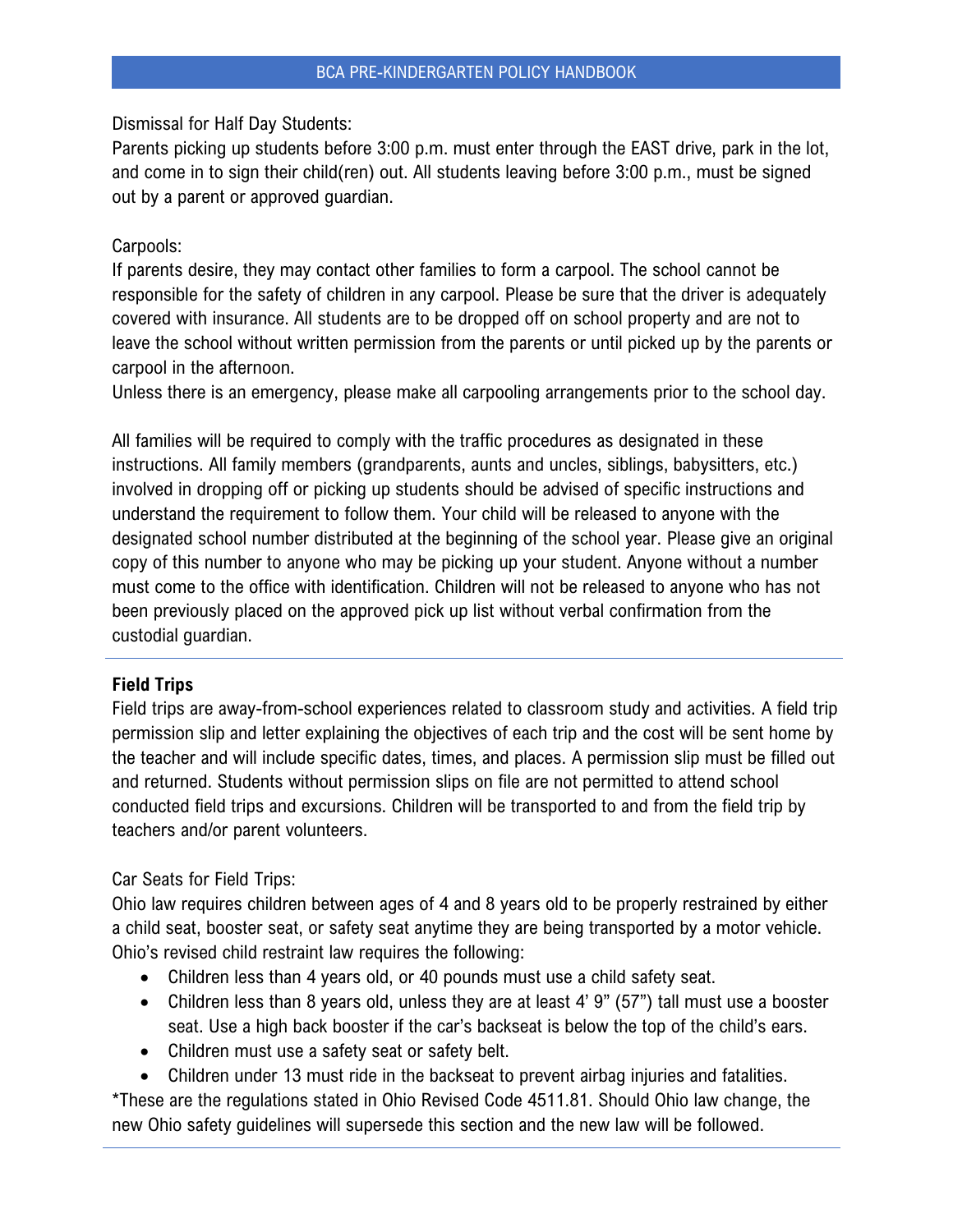#### **Health Policies**

The Department of Health's School Medical Policy requires that we adhere to the guidelines prescribed below. We are required to follow the mandates of our city, state, and local authorities. It is imperative that parents and children follow the regulations as well. We will not make any exceptions.

# Administration of Medication:

When it is necessary for your child to receive medication **prescribed** by a physician **OR over the counter medication**, a physician's order MUST be on file along with a parent request form. Any medications will require and "Administration of Medication" form (located at

[www.bcakids.org/parents\)](http://www.bcakids.org/parents). Your doctor may also fax the form to the office at 440.842.3226. Parents must sign the form when medication is delivered to the office. Non-prescription medication that is given as needed must have a physician's order on file along with the parental request to give medication.

All medication will be administered by the school nurse or administrative assistant. Those giving medication will have successfully completed drug administration training. Written logs will be kept that include specific details of each time a medication is administered.

#### Guidelines for Medications:

To protect your child's safety, the school nurse and BCA staff will adhere to the following medication policy:

- Written request from the physician shall include the name of the drug, dosage, time interval, possible side effects, and the reason for the medication.
- Written permission must be provided by the parent to comply with the physician's order.
- Medication MUST be brought to school BY AN ADULT in the ORIGINAL, UNOPENED container, appropriately labeled by the pharmacy or physician. The dosage listed on the label MUST match the doctors order.
- Over the counter medication will NOT be given without a PHYSICIAN'S AND PARENT'S WRITTEN DIRECTIVE AND MEDICATION MUST BE IN THE ORIGINAL UNOPENED CONTAINER.
- We will not accept medication in envelopes or plastic bags to refill prescription bottles on file. Parents should come in to refill the bottles as needed.
- Medication should **never** be in the possession of the student. Parents must deliver medication to school personnel.
- We are not permitted to dispense creams or lotions of any kind.
- We are not permitted to distribute cough drops or throat lozenges.
- If your child requires antibiotic, please request your physician to order the 12-hour dosage, thus eliminating an afternoon administration at school.
- If your child cannot take physical education or participate in recess, a doctor's note is required.
- All medications are locked in the school office. School personnel will have access to medications 7:00 a.m. to 6:15 p.m.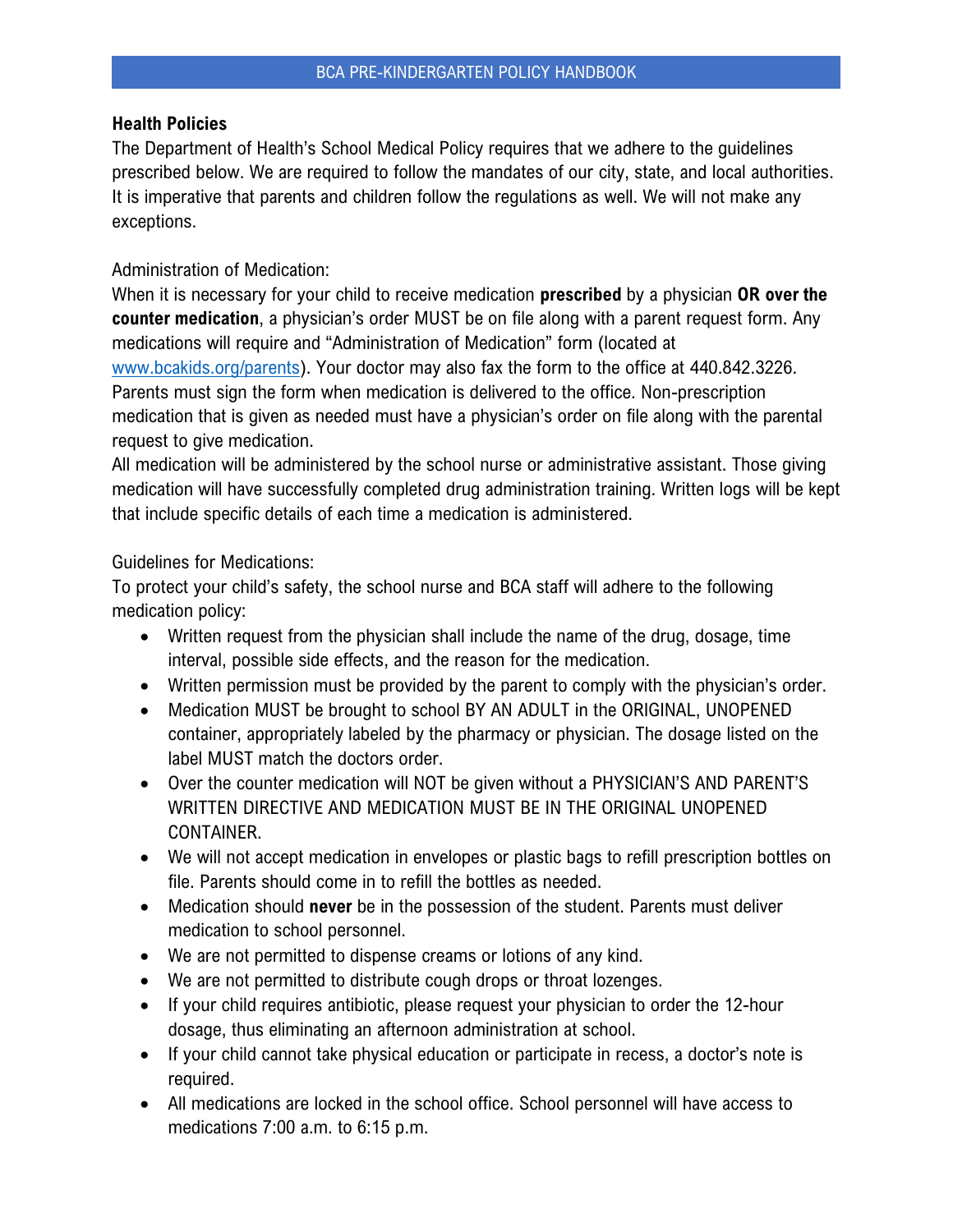#### Inhalers:

Inhalers and asthma medications fall under the preceding guidelines for medication. If your child is able to administer his/her inhaler, please fill out the "Self-medication for Asthma Inhaler" form found at [www.bcakids.org/parents](http://www.bcakids.org/parents) and your child may keep the inhaler in his/her possession. If you do not want your child to carry the inhaler, please follow the above guidelines and the inhaler will be locked in the school office. School personnel will have access to medications from 7:00 a.m. to 6:15 p.m.

# Epi-Pens:

Students in Ohio schools will be permitted to carry and use and epinephrine autoinjector with the permission of the prescriber of the medication and the parent/guardian. The Epi-Pen law requires: Acknowledgement that the prescriber has determined that the student is capable of possessing and using the autoinjector appropriately and has provided the student with training in the proper use of the autoinjector. The school has received a backup dose of the anaphylaxis medication; and whenever an autoinjector is used, a school employee shall immediately request assistance from an emergency medical service provider (i.e. call 9-1-1). If your child is able to administer his/her auto-injector, please see [www.bcakids.org/parents](http://www.bcakids.org/parents) to download the "EpiPen Authorization" form and your child may keep the Epi-Pen in his possession. If you do not want your child to carry an Epi-Pen, please follow the above guidelines for medication and the Epi-Pen will be locked in the school office.

#### Emergencies:

All students will be required to have a signed emergency medical authorization form on file. In case of any emergency, Bethel Christian Academy will attempt to notify parents and call 911. Emergency personnel will be given information on preferred health care providers. Each student MUST have two emergency contacts listed on his/her file **in addition to parents**. When a child is mildly injured, a staff member will fill out an incident report and parents are notified in writing. Any minor injury requiring attention is documented in Renweb and parents are notified via email. When a child's injury requires additional attention, parents or guardians will be notified through the contact information listed on the emergency contact form.

# Sending Students Home from School:

Students will be sent home from school when the administration deems it necessary. As a general rule, the pupil will be excluded from the classroom when a student exhibits symptoms such as:

- Diarrhea (more than one abnormally loose stool with in a twenty-four hour period)
- Severe coughing (causing the child to become red or blue in the face or to make a whooping sound)
- Difficulty breathing
- Yellowish skin or eyes
- Conjunctivitis (Pink eye)
- Temperature of 100 degrees Fahrenheit
- Untreated infected skin patch(es), unusual spots, or rash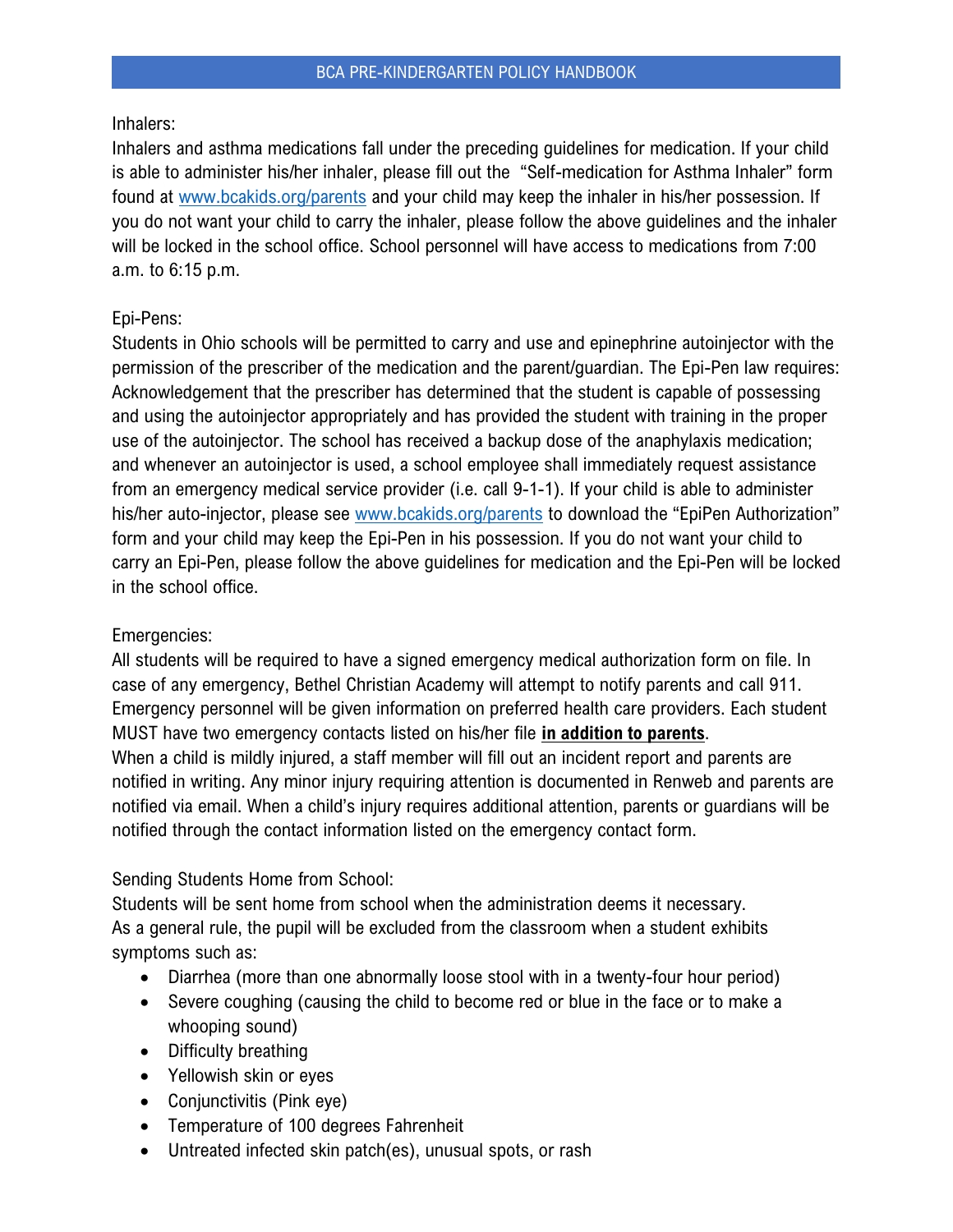- Stiff neck
- Unusually dark urine and/or grey or white stool
- Evidence of lice, scabies, or other parasitic infestation
- Sore throat or difficulty swallowing
- Vomiting
- Other symptoms of illness

When a child becomes ill at school, the parent will be called to take the child home. Most students do not perform well when they are ill. No student will be sent home without being accompanied by a responsible adult. Since contagious diseases are most communicable during the fever stage, children should not return to school until all symptoms of illness have subsided. The student should maintain a normal temperature for 24 hours without medicine before returning to school. If one member of a family is ill, the other students may attend school unless the child is showing symptoms of a communicable disease. Since colds, flu, and other viral infections are common during the school year and are easily transmitted in the classroom, students who show symptoms of any type of an infectious disease should not attend school. Students who seek medical attention should follow the recommendations of their physician and must be symptom free for 24 hours.

When a child is mildly ill, meaning they do not feel well but do not exhibit symptoms listed above, he or she will be able to rest in a portion of the room not being used or in the nurse's clinic when available. If the child does not improve with rest, parents or guardians will be notified and given the option to pick up the student for early dismissal.

If a child needs to be separated from the rest of the class, he or she will be given a cot in a portion of the room that is not used by others or taken to the school clinic. All surfaces will be cleaned and sanitized by the teacher, nurse, or custodian. Students will remain in sight of an adult at all times and will never be left alone or unsupervised. If a communicable disease is suspected, parents will need to pick their child up and take them for medical attention.

#### Control of Communicable Diseases:

Please report all contagious diseases to the school. This is of great help when other students in the class show symptoms.

These would include but are not limited to

- Conjunctivitis (pink eye)
- Chickenpox
- Impetigo
- Scarlet Fever
- Gastroenteritis
- Meningitis
- Lice
- Whooping Cough
- Severe Colds
- **Streptococcus**
- Scabies
- Mono
- Mumps
- Ringworm
- Hepatitis
- German Measles
- Measles
- Pinworm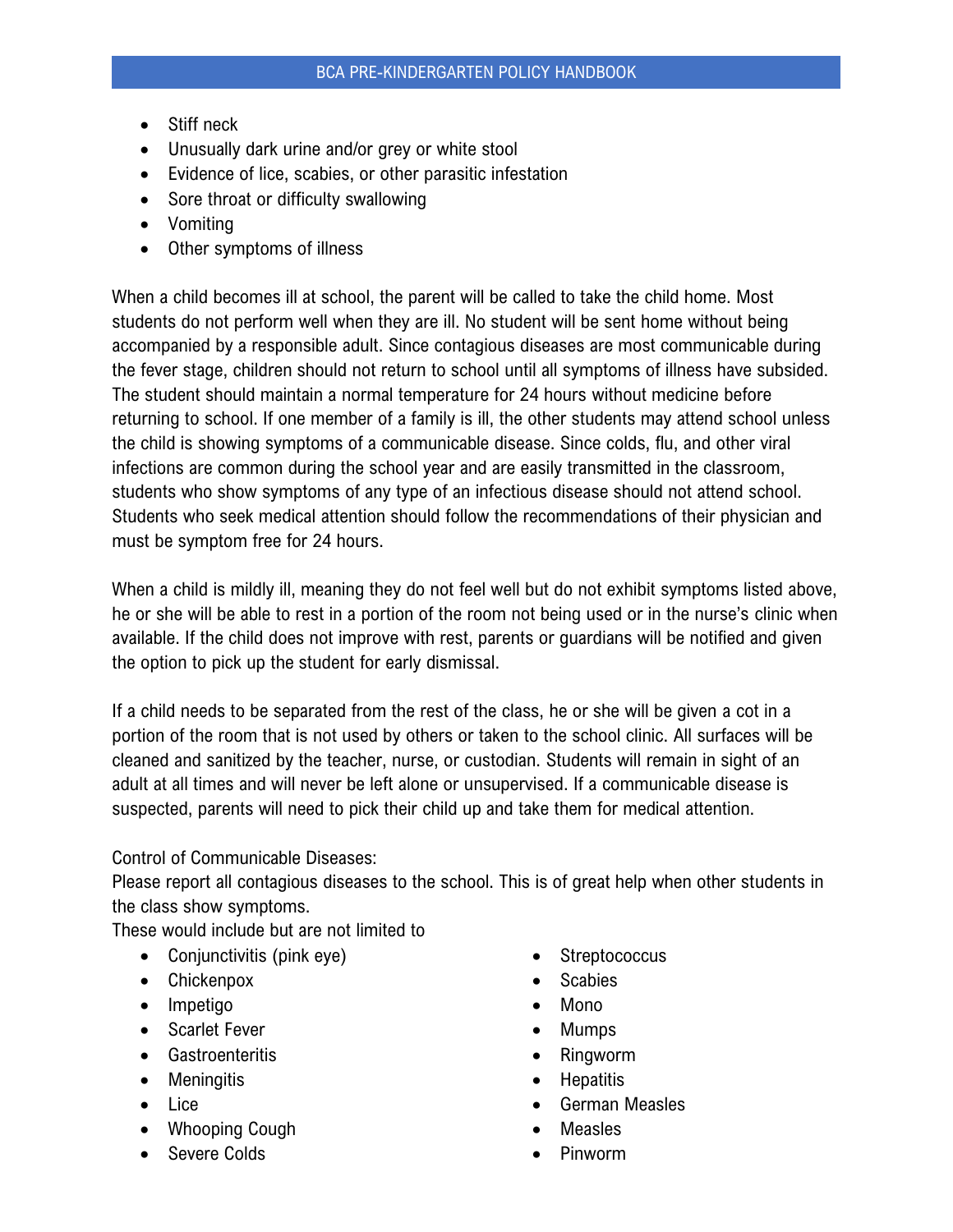Children diagnosed with a communicable disease will need to return to school with a physician's recommendation. If medication is required, please follow guidelines listed on page 6. Per Ohio Law, section 3301-37-11 C5, if a Pre-Kindergarten student is diagnosed with a communicable disease, all parents will be notified in writing.

## Health Screening Programs:

Students will have the benefit of vision and hearing screenings done by the school nurse. These screenings are not diagnostic. When results are not within normal limits, students will be referred to their private physicians. Parents NOT wishing their children to participate in these programs should advise the school office in writing.

Children on Medicaid are eligible for Healthchek services. More information can be found at the following website [https://medicaid.ohio.gov/FOR-OHIOANS/Programs/Healthchek.](https://medicaid.ohio.gov/FOR-OHIOANS/Programs/Healthchek)

#### Annual Physical/Well-Visits:

Students participating the BCA's Preschool MUST have an annual physical examination on file. Students must pass a physical examination with their private physician and doctors must fill out and submit required paperwork. This form can be found at [www.bcakids.org/parents.](http://www.bcakids.org/parents)

# Immunization:

All students must have proof of immunization on file in compliance to the immunization requirements of the state of Ohio. Immunizations are required prior to the 1st day of school attendance. The immunization requirements will be considered fulfilled with the presentation of a physician's statement. A parent or guardian may indicate, in writing, objections to the immunization process. Objections on religious or philosophical grounds are a valid exemption only when the parent or guardian signs a written statement to this effect. A student who has not been immunized will be subject to exclusion from school in the event of an outbreak of any of the diseases mentioned in the section on communicable diseases.

# State requirements are listed below:

In order to attend school, the student **must have completed** the following immunizations, which are **required** under Ohio Law Sections 3313.671 and 3701.13 of the Ohio Revised Code: Four (4) immunizations against DTP (Diphtheria, Tetanus, Whooping Cough). If received before 4th birthday, a fifth dose is required.

Three (3) immunizations against Polio (Poliomyelitis). If third dose was received before 4th birthday, a fourth dose is required.

Two (2) Measles (Rubella) vaccine - first dose must be received after the first birthday and the second dose at least 28 days later.

Two (2) Rubella (German Measles) vaccine - first dose should be received after the first birthday, second dose at least 28 days later.

Two (2) Mumps vaccine - first dose must be received after the students' first birthday, second dose at least 28 days later. OR Two (2) doses of MMR (Measles (Rubella), Mumps, and Rubella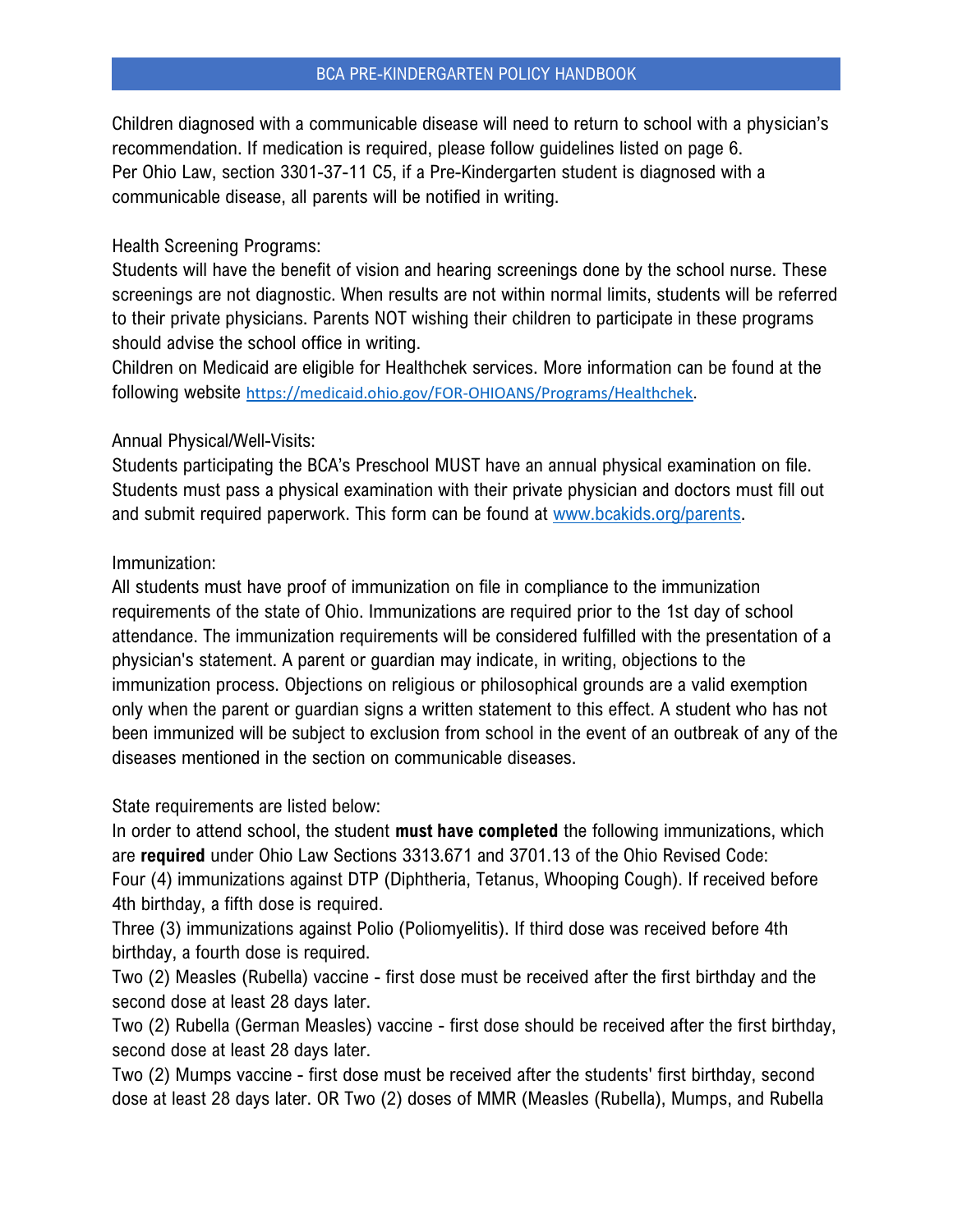(German Measles) vaccine are required for incoming Kindergarten students. The first dose must have been received on or after the 1st birthday and the second dose at least 28 days after the first dose.

A tuberculin skin test to determine if the student has been exposed to tuberculosis is highly recommended but not required.

Two (2) doses of Varicella (Chickenpox) vaccine are required for children entering Kindergarten. The rules for the hepatitis B school law require all Kindergarten students show evidence of having received three (3) doses of hepatitis B vaccine; the second dose must be given at least one month (28 days) after the first dose, and the third dose at least two months after the second. Students "in the process" of receiving the series may be admitted to school but must be monitored by school staff to ensure that other doses in the series are received. According to Section 3313.671, on the **15th day** after school entrance it will be necessary to exclude all students from school who do not meet the above requirements.

Medical authorities and school educators urge that every child have a complete medical examination before entering school in order that defects, if present, may be corrected and the child is physically ready to accept all the advantages which education has to offer.

#### **Pre-Kindergarten Policy of Discipline**

"How can a young man keep his way pure? By living according to your word. I seek you with all my heart; do not let me stray from your commands. I have hidden your word in my heart that I might not sin against you." Psalm 119:9-11

Discipline is a process of training that fosters moral development. It comes from the word "disciple" – one who is a learner. The positive aspect of discipline emphasizes inner growth, personal responsibility, and self-control. All of these qualities lead to behavior that is motivated from within the child's heart.

Positive reinforcement is the first step in our discipline process. When using this strategy, teachers praise and applaud positive behavior choices in order to encourage students to continue said behavior. Teachers will use positive strategies on a daily basis within each classroom including internal and external motivators. The specific strategies that each teacher will use is communicated at the beginning of the school year.

When a negative behavior occurs, teachers will work to teach students why behaviors are incorrect or inappropriate. Teachers will work to handle all minor offenses and discipline in the classroom. Students may be redirected, given the choice to correct the behavior, etc. Students may be given a brief time-out that corresponds with the child's age. When necessary, offenses will be handled in the office. Teachers will send specific classroom policies home with parents.

Teachers, teachers' aids, and school administration are responsible for discipline of Pre-Kindergarten students. All staff members will be given a copy of the policy for annual review.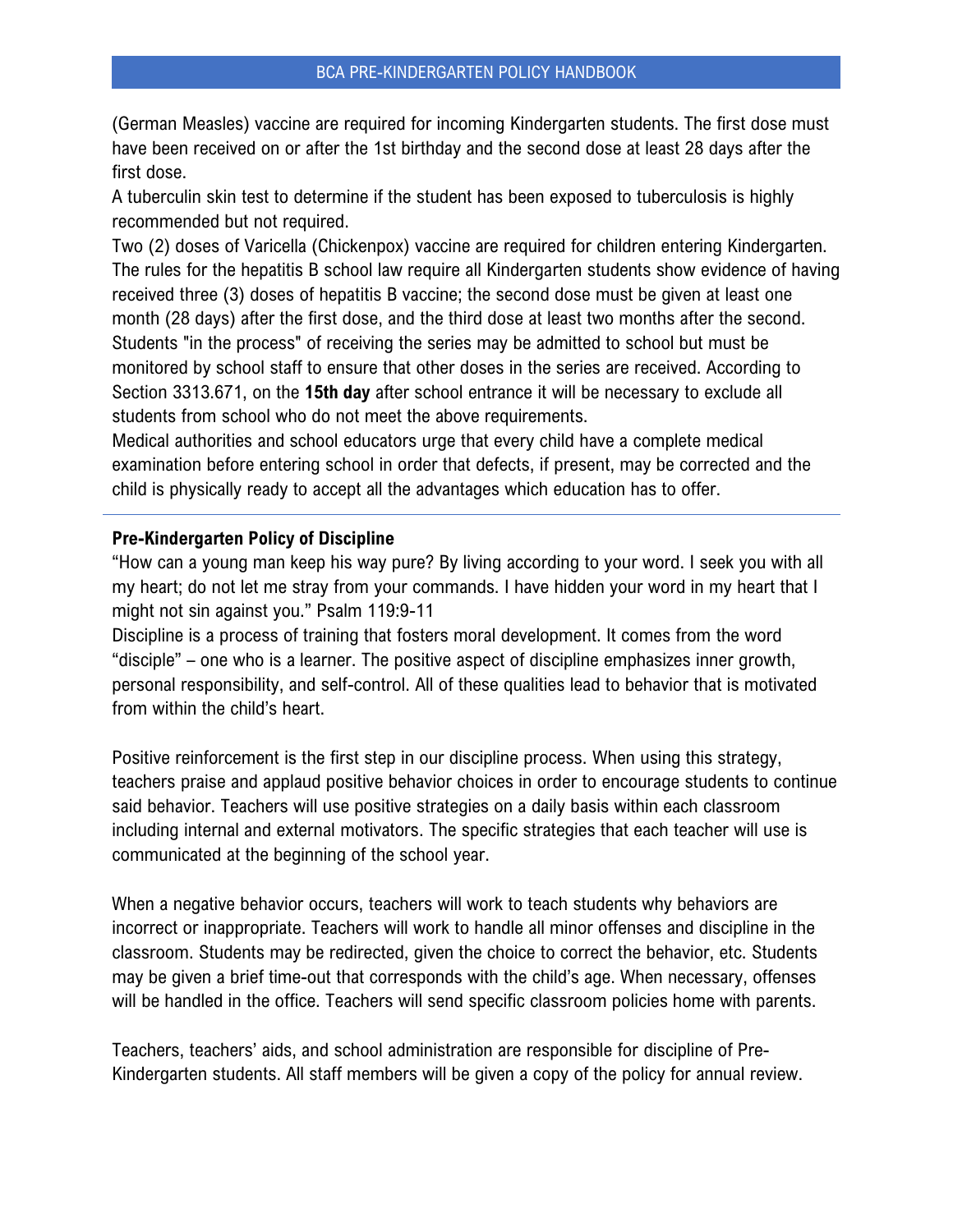Discipline Guidelines:

The following discipline methods, as mandated by Ohio Department of Education (ODE), apply to all person(s) on the premises and shall be restricted as follows:

- There shall be no cruel, harsh, corporal punishment, or any unusual punishments such as but not limited to punching, pinching, shaking, spanking, or biting
- No discipline shall be delegated to any other child
- No physical restraints shall be used to confine a child by any means other than holding a child for a short period of time, such as in a protective hug, so the child may regain control
- No child shall be placed in a locked room or confined in an enclosed area such as a closet, a box or a small cubical
- No child shall be subjected to profane language, threats, derogatory remarks about himself or his family or other verbal abuse
- Discipline shall not be imposed on a child for failure to eat, failure to sleep, or for toileting accidents
- Techniques of discipline shall not humiliate, shame, or frighten the child
- Discipline shall not include withholding food, rest, or toilet use
- Separation, when used as discipline, shall be brief in duration and appropriate to the child's age and developmental ability and the child shall be within sight and hearing of a preschool staff member in a safe, lighted, and well-ventilated space
- The center shall not abuse or neglect children and shall protect children from abuse and neglect while in attendance in the preschool program.

In addition to conferences twice a year, the teacher will enlist the help of parents when the student has chosen to continually disregard the classroom rules.

All matters of discipline rest in the discretion of the teacher and administration. Extreme offenses, especially those that may cause harm to others, will result in more severe penalties.

Parent Agreement:

BCA desires to work with parents in educating their children and appreciates their support and participation in the area of discipline. Educating children is a partnership between parents, teachers, and school administration. Teamwork with parents is invaluable. Parents who encourage their children to follow rules are teaching their children to follow God's authority as well as their own authority. BCA also asks parents to conduct themselves with respect and responsibility. A copy of the Parent's Code of Conduct is available online during the registration process.

Should there be an issue that is not rectified to the satisfaction of parents and guardians, a parent may contact the ODE. Contact information can be found at [http://education.ohio.gov/topics/early](http://education.ohio.gov/topics/early-learning/preschool-licensing)[learning/preschool-licensing.](http://education.ohio.gov/topics/early-learning/preschool-licensing)

All inspection reports are posted in the classroom or available in the office.